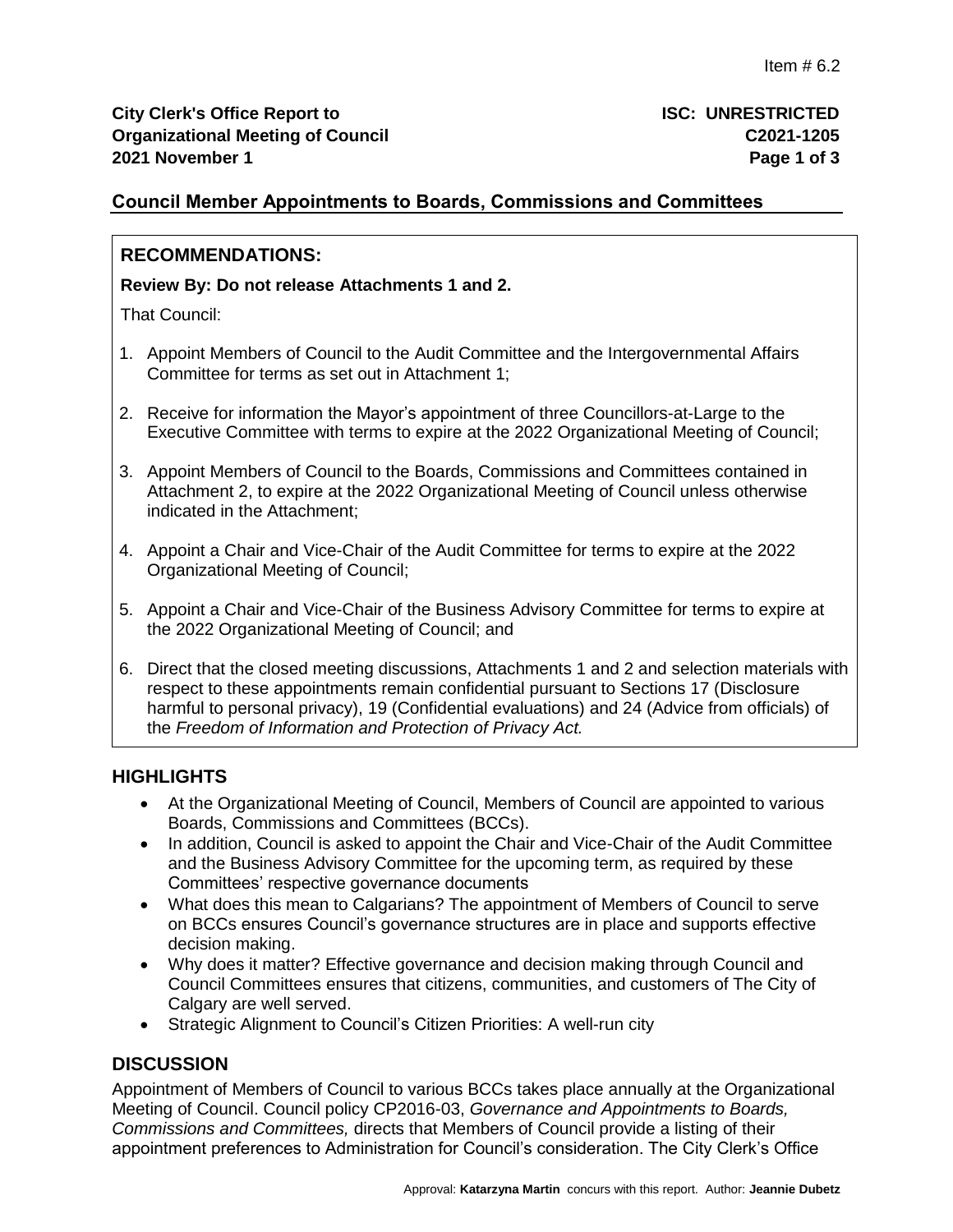### **Council Member Appointments to Boards, Commissions and Committees**

polled Members of Council for their ranked preferences for serving on BCCs. A summary of Member of Council ranked preferences is provided in Attachment 1 (Standing Specialized Committees) and Attachment 2 (Boards, Commissions and Committees).

Council will take into consideration the following factors when determining Member of Council appointments to BCCs:

- o The preferences of individual Members of Council.
- $\circ$  Specific skills required for members as determined by the BCC mandate or current work plan.
- o The workload of individual Members of Council.

While the majority of Council's BCCs elect their Chair and Vice-Chair at the first meeting following member appointments, both the *Audit Committee Bylaw,* 33M2020 and the Business Advisory Committee Terms of Reference require that Council appoint the Chair and Vice-Chair.

## **STAKEHOLDER ENGAGEMENT AND COMMUNICATION (EXTERNAL)**

- ☐ Public Engagement was undertaken
- $\boxtimes$  Public Communication or Engagement was not required
- ☐ Public/Stakeholders were informed
- ☐ Stakeholder or customer dialogue/relations were undertaken

## **IMPLICATIONS**

**Social** 

Not applicable

#### **Environmental**

Not applicable

#### **Economic**

Not applicable

#### **Service and Financial Implications**

No anticipated financial impact

### **RISK**

No anticipated risks.

### **ATTACHMENTS**

- 1. Summary Preferences Standing Specialized Committees Confidential
- 2. Summary Preferences Boards, Commissions and Committees Confidential

Department Circulation